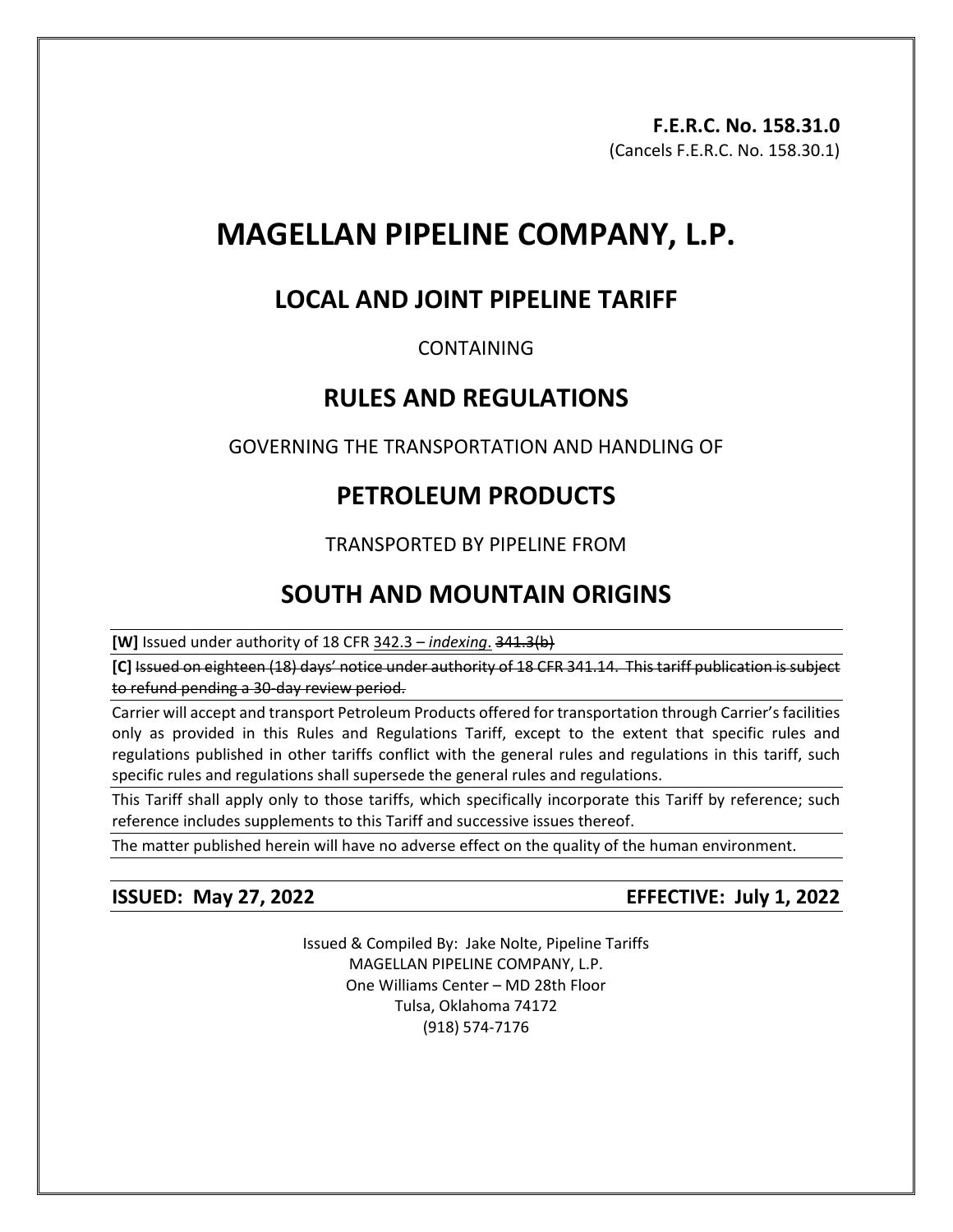# **Table of Contents**

| <b>SUBJECT</b>                                       | <b>ITEM NO.</b> | PAGE NO.       |
|------------------------------------------------------|-----------------|----------------|
| Abbreviations and Reference Marks, Explanation of    | $---$           | 14             |
| Acceptance Free from Liens and Charges               | 60              | $\overline{7}$ |
| Claims: Time for Filing                              | 190             | 13             |
| Commodity                                            | 35              | $4 - 5$        |
| <b>Communication Facilities</b>                      | 175             | 12             |
| Consignment, Minimum                                 | 100             | 10             |
| <b>Corrosion Inhibitors</b>                          | 65              | $\overline{7}$ |
| Definitions                                          | 15              | 3              |
| Delivery to Destination                              | 135             | 11             |
| Demurrage Charges                                    | 145             | 11             |
| Duty of Carrier                                      | 180             | 12             |
| Facilities Required at Origin and Destination        | 70              | $\overline{7}$ |
| High RVP Unleaded Gasoline                           | 160             | $11 - 12$      |
| Liability of Carrier                                 | 185             | $12 - 13$      |
| <b>Participating Carriers</b>                        | $---$           | 3              |
| Payment of Transportation and Other Charges          | 75              | $7 - 8$        |
| Petroleum Products Defined                           | 20              | $\overline{4}$ |
| Pipeage Contracts Required                           | 90              | 9              |
| Proration of Pipeline Capacity                       | 50              | $6 - 7$        |
| Rates From or To Intermediate Points, Application of | 120             | 11             |
| Reconsignment                                        | 115             | 10             |
| <b>RFG Compliance</b>                                | 43              | 6              |
| Shipment, Identity of                                | 125             | 11             |
| Shipment, Minimum                                    | 95              | 10             |
| Shipments, Nominations & Scheduling of               | 45              | 6              |
| Spill Compensation Acts and Regulations, Charges for | 170             | 12             |
| <b>Tax Registration</b>                              | 80              | 8              |
| <b>Testing and Measuring</b>                         | 40              | 5              |
| <b>Transmix Handling</b>                             | 28              | 4              |
| <b>Volume Corrections and Tender Deductions</b>      | 30              | 4              |
| Withdrawals from Carrier's System                    | 85              | 9              |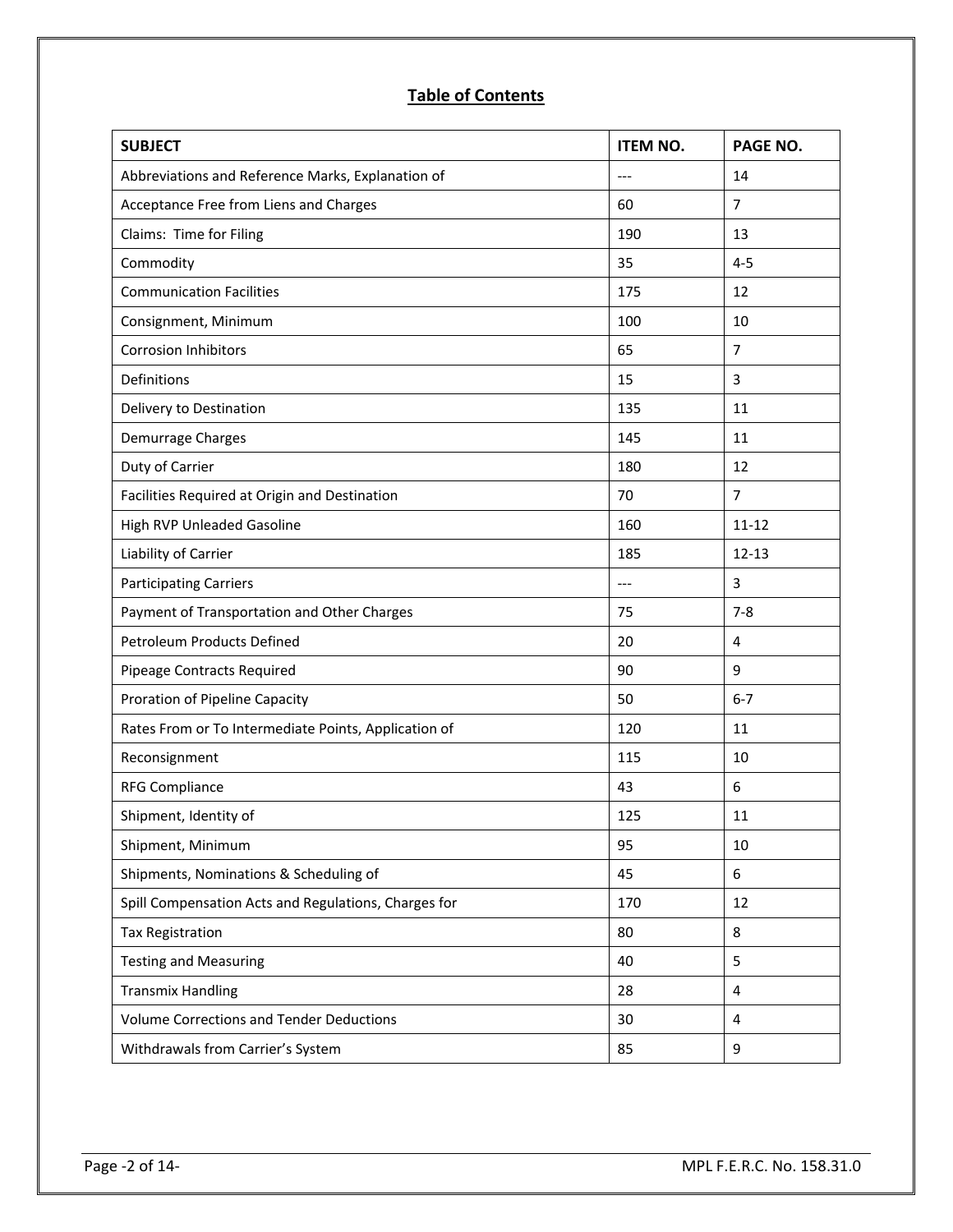### **PARTICIPATING CARRIERS**

Holly Energy Partners – Operating, L.P. Valero Skellytown Pipeline, LLC

### **DEFINITIONS**

#### **ITEM 15 – DEFINITIONS**

"**ATLAS**" means Automated Transportation Logistics Activity System. ATLAS is a computerized information system to which all Shippers have access upon request. ATLAS enables Shippers to nominate and release product and to monitor and coordinate the movement of Petroleum Products while on Carrier's system.

"**Barre**l" means forty-two (42) United States gallons at sixty (60) degrees Fahrenheit.

"**Carrier**" means and refers to Magellan Pipeline Company, L.P. (MPL).

"**Consignee**" means and refers to the party having ownership of Petroleum Product transferred to them.

"**Consignor**" means the party, which tendered Petroleum Products to Carrier.

"**Destination**" means the facility at which Carrier delivers Petroleum Products out of Carrier's pipeline.

"**Inventory Owner**" means and refers to the party, either Shipper or Consignee, holding title to Petroleum Product(s) in Carrier's facilities.

"**MMT**" means Methycyclopentadienyl Manganese Tricarbonyl

"**MTBE**" means Methyl Tertiary Butyl Ether

"**Origin**" means the facility of Carrier at which Carrier receives Petroleum Products into Carrier's pipeline.

"**Origin Release**" means the written commitment of a Consignor to schedule a batch of Petroleum Products into Carrier's facilities.

"**Petroleum Products**" means the commodities more specifically defined in Item 20 and meeting the specifications referenced in Item 40.

**"RFG**" means reformulated gasoline pursuant to 40 C.F.R. (Code of Federal Regulations), Part 80, subpart D.

**"Shipment Request**" represents a commitment by an established Shipper to receive Petroleum Product from an Origin point into the Carrier's system.

"**Shipper**" means the party who contracts with the Carrier for transportation of Petroleum Products pursuant to the terms of this tariff.

"**TAME**" means Tertiary Amyl Methyl Ether

"**Tender**" means an offer by a Shipper to a Carrier of a stated quantity of Petroleum Products from a specified Origin or Origins to a specified Destination or Destinations pursuant to the terms of this tariff.

"**Transit Time**" means the time a shipment would take to move from Origin to Destination.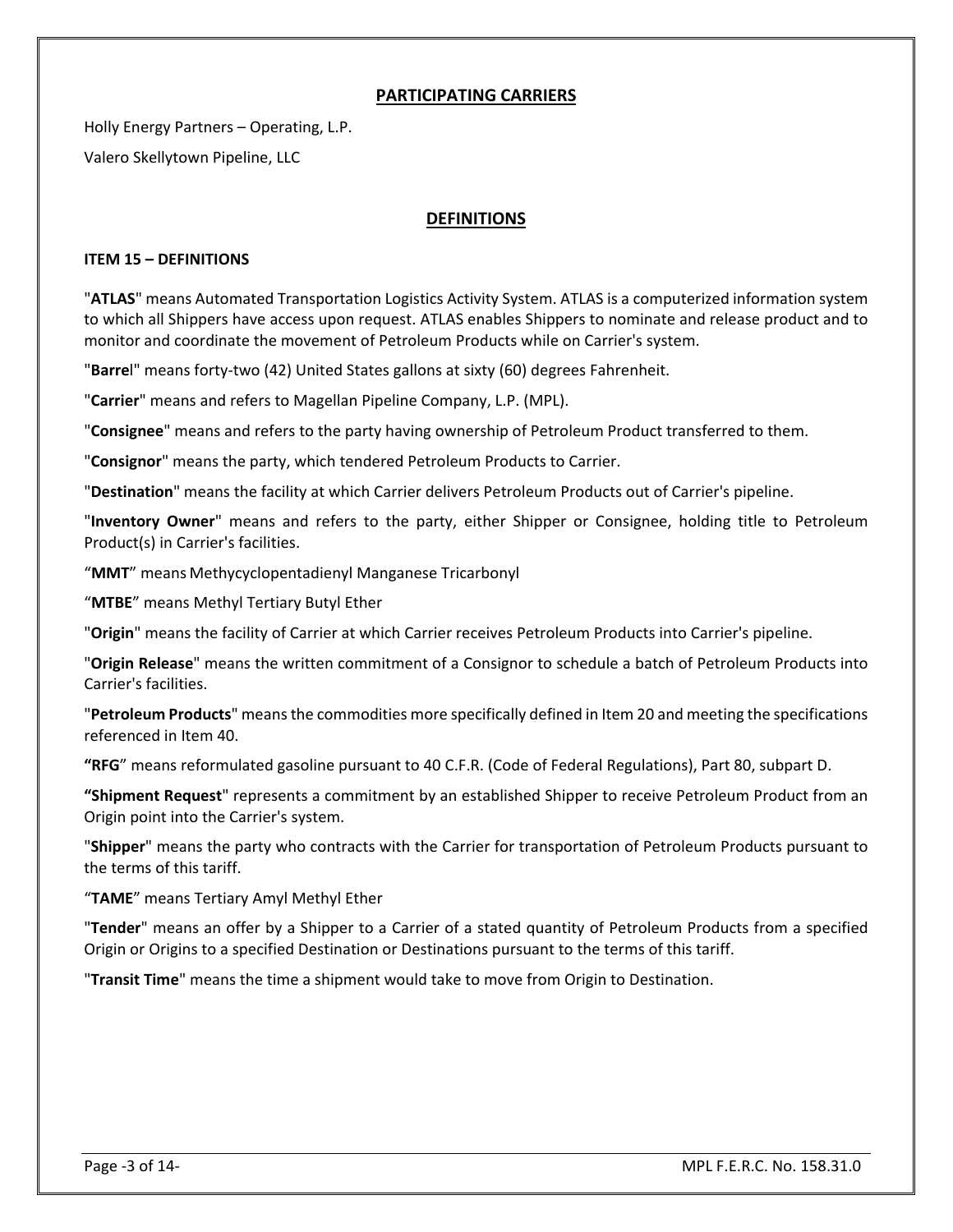### **COMMODITY DESCRIPTION AND MEASUREMENT**

#### **ITEM 20 – PETROLEUM PRODUCTS DEFINED**

Where the term Petroleum Products is used, the same refers to:

| Unleaded Gasolines   | Jet Fuels - Commercial Diesel Fuel Distillates |                      |
|----------------------|------------------------------------------------|----------------------|
| Jet Fuels – Military | <b>Gasoline Feedstock</b>                      | Distillate Feedstock |

Gasolines containing MMT and/or oxygenates such as methanol, ethanol, TAME or MTBE as blending components will not be accepted for shipment.

#### **ITEM 28 – TRANSMIX HANDLING**

Transmix occurring in the Carrier's system that cannot be combined with compatible products shall be retained in Carrier's custody for disposal by the Carrier on behalf of the Shippers to ensure efficient operations of the pipeline.

The total Transmix accumulated in Carrier's system will be allocated to all Shippers in proportion to each Shipper's barrels received into the system from all Shipper's in a calendar month. Carrier shall dispose of the Transmix for Shippers and provide each Shipper's net proceeds from the disposition of the Transmix.

Exception to this Item is referenced in MPL's F.E.R.C. No. **[W]** 163.15.0 <del>163.14.0</del> and MPL's F.E.R.C. No. [W] 161.51.0 161.49.1, Item 400, and Item 320, supplements thereto and reissues thereof.

#### **ITEM 30 – VOLUME CORRECTIONS AND TENDER DEDUCTIONS**

**SECTION A.** In measuring the quantity of Petroleum Products received and delivered, correction shall be made from volume at actual or observed temperature to volume at sixty (60) degrees Fahrenheit.

**SECTION B.** A tender deduction of one-tenth of one percent (0.1%) by volume will be made on the quantity of Petroleum Products accepted for transportation from all Origins.

**SECTION C.** In addition to Section B herein, for any volumes delivered to Belen Station, NM or Albuquerque Station, NM, an additional overage and/or shortage will be calculated and will be the sole responsibility of the Shipper. At the end of each year, Carrier will calculate the total overage or shortage by product type on the pipeline segment between El Paso Station, TX and Albuquerque Station, NM. Carrier shall invoice or reimburse Shipper for its proportional share of any overage or shortage.

Exception to Section B of this Item is referenced in MPL's F.E.R.C. No. **[W]** 161.51.0 161.49.1, Item 400 and Item 320, F.E.R.C. No. **[W]** 186.10.0 186.9.2 and F.E.R.C. No. **[W]** 189.7.0 189.6.2, supplements thereto and reissues thereof.

Exception to Section C of this Item is referenced in MPL's F.E.R.C. No. **[W]** 186.10.0 186.9.2, supplements thereto and reissues thereof.

#### **PRESHIPMENT REQUIREMENTS AND PROCEDURES**

#### **ITEM 35 – COMMODITY**

Carrier is engaged in the transportation of Petroleum Products specified and described in Item 20 and therefore will not accept any other commodities for transportation. No petroleum products will be received for transportation except good merchantable petroleum products of substantially the same kind and quality as that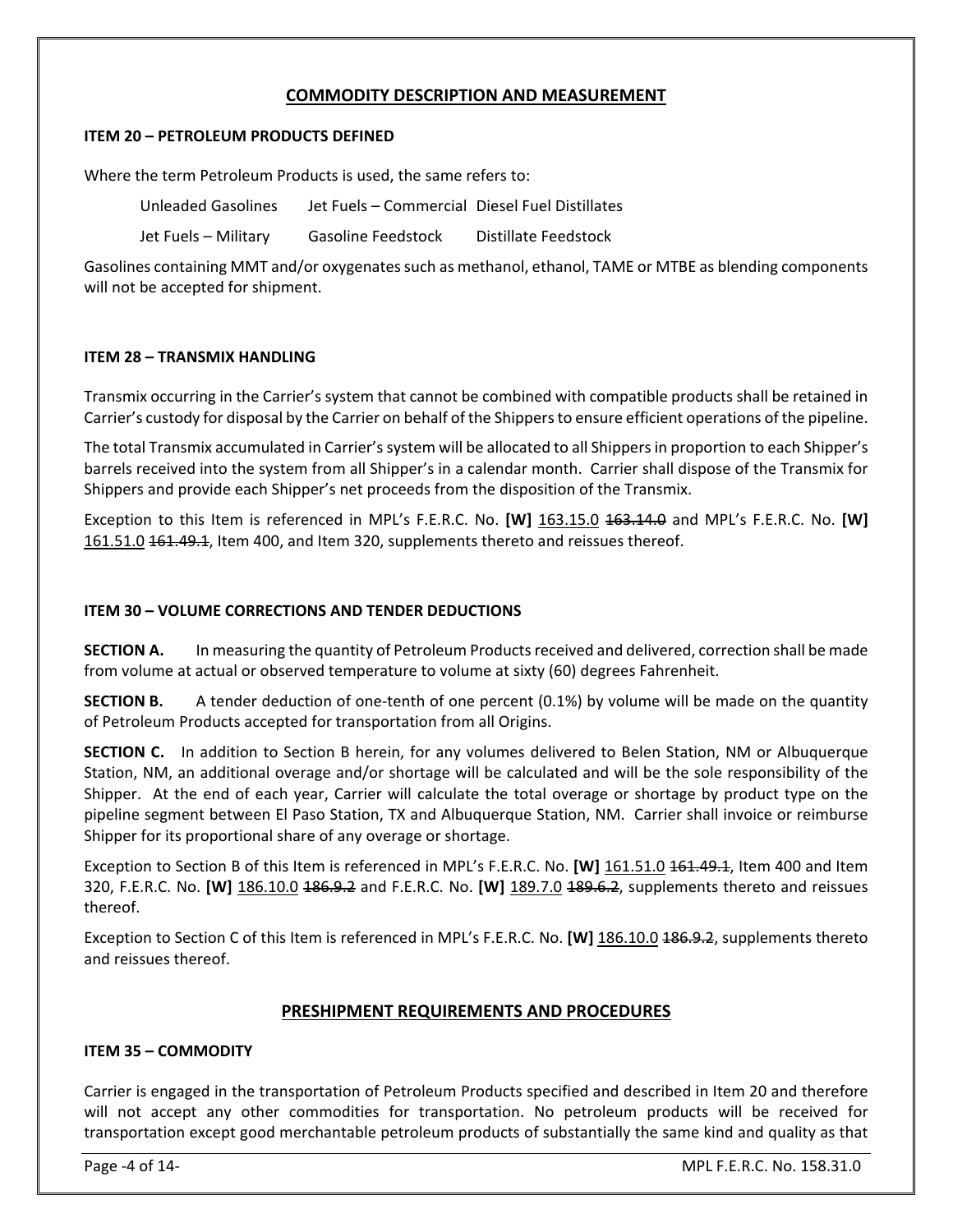being currently transported through the same facilities for other Shippers. Consignor and Shipper warrant to Carrier that any petroleum products tendered to Carrier conform with the specifications for such products and are merchantable. Petroleum products of substantially different grade or quality will be transported only in such quantities and upon such terms and conditions as Carrier and Shipper may agree. Shipper shall be liable for any contamination or damage to other petroleum products being transported or to Carrier's pipeline or other facilities in the event products tendered are substandard to the specifications stated on Shipper's laboratory certificate. In the event of variance between Carrier's test and Shipper's certificate, Carrier's test results shall prevail.

#### **ITEM 40 – TESTING AND MEASURING**

Petroleum products shall be accepted for transportation only when such products meet all required specifications as uniformly established by Carrier as stated in the following documents and found at the public website [www.magellanlp.com/WhatWeDo/ProductSpecs.aspx](http://www.magellanlp.com/WhatWeDo/ProductSpecs.asp) or on request. Each Product Grade Document and its effective date or revision date are identified below.

| <b>PRODUCT GRADE DOCUMENT TITLE</b>                              | <b>EFFECTIVE DATE</b> |
|------------------------------------------------------------------|-----------------------|
| A - Grade Premium Unleaded Gasoline                              | 1/1/21                |
| $A1X$ – Grade Premium Unleaded Gasoline Export $3$               | 5/1/18                |
| A5 - Premium Sub-Octane Unleaded Gasoline (88.5 Octane)          | 1/1/21                |
| AMS - Premium Sub-Octane Unleaded Gasoline (88.5 Octane/7.8 RVP) | 1/1/21                |
| AR-Grade Premium Gasoline Blendstock 1                           | 1/1/21                |
| AZ6 - Arizona Premium Winter CBG 3                               | 7/1/17                |
| AZ9 - Arizona Summer Cleaner Burning Gasoline (AZRBOB) 3         | 7/1/17                |
| NEP - Unleaded Regular Gasoline 87 Octane Export 1               | 12/1/19               |
| NR-Grade Regular Gasoline Blendstock <sup>1</sup>                | 1/1/21                |
| NZ6 - Arizona Winter CBG $3$                                     | 7/1/17                |
| NZ9 - Arizona Summer Cleaner Burning Gasoline (AZRBOB) 3         | 71/1117               |
| $Q$ – Grade Commercial Jet Fuel $^2$                             | 2/19/14               |
| V-Grade Sub-Octane Unleaded Gasoline                             | 1/1/21                |
| V1 – Sub Octane 80.5 Unleaded Gasoline $^2$                      | 1/1/21                |
| V3 - 83 Octane Unleaded Gasoline 3 & 4                           | 1/1/21                |
| V3S - 83 Octane Unleaded Gasoline 3 & 4                          | 1/1/21                |
| V66 - Grade Sub-Octane Unleaded 6.6 RVP 1                        | 1/1/21                |
| V8-Grade Sub-Octane Unleaded High RVP                            | 2/1/22                |
| VMS - Sub-Octane Unleaded Gasoline (80.5 Octane/7.8 RVP)         | 1/1/21                |
| VTX - Sub-Octane Unleaded Gasoline 1                             | 1/1/21                |
| X, XHO - Grade Ultra Low Sulfur Diesel Fuel                      | 1/1/21                |
| X1X - Grade Ultra Low Sulfur Diesel Fuel for Export              | 9/1/21                |
| YM-Grade No. 1 Diesel Fuel <sup>2</sup>                          | 12/1/15               |

Notification to Shippers of changes in these documents are made via this tariff. If a prospective Shipper should desire current specifications they may access the website mentioned above. Demonstration of conformance with the product specifications shall be made through the submission of a Certificate of Analysis that accurately represents the product characteristics. Accuracy of the Certificate of Analysis is the sole responsibility of the party who establishes the Origin Release. Costs associated with handling, distribution, and disposal of products that enter the system that do not meet the product specifications shall be borne entirely by the party who establishes the Origin Release. At Carrier's discretion, non-fungible blendstocks may be shipped upon request by Shipper and upon Carrier's determination that such movement can operationally and efficiently be made to accommodate Shipper's request.

<sup>1</sup> Product grades for SOUTH System Only <sup>2</sup> Product grades for MOUNTAIN System Only <sup>3</sup> Product grades for delivery to El Paso Only 4 Product grade for delivery to El Paso Only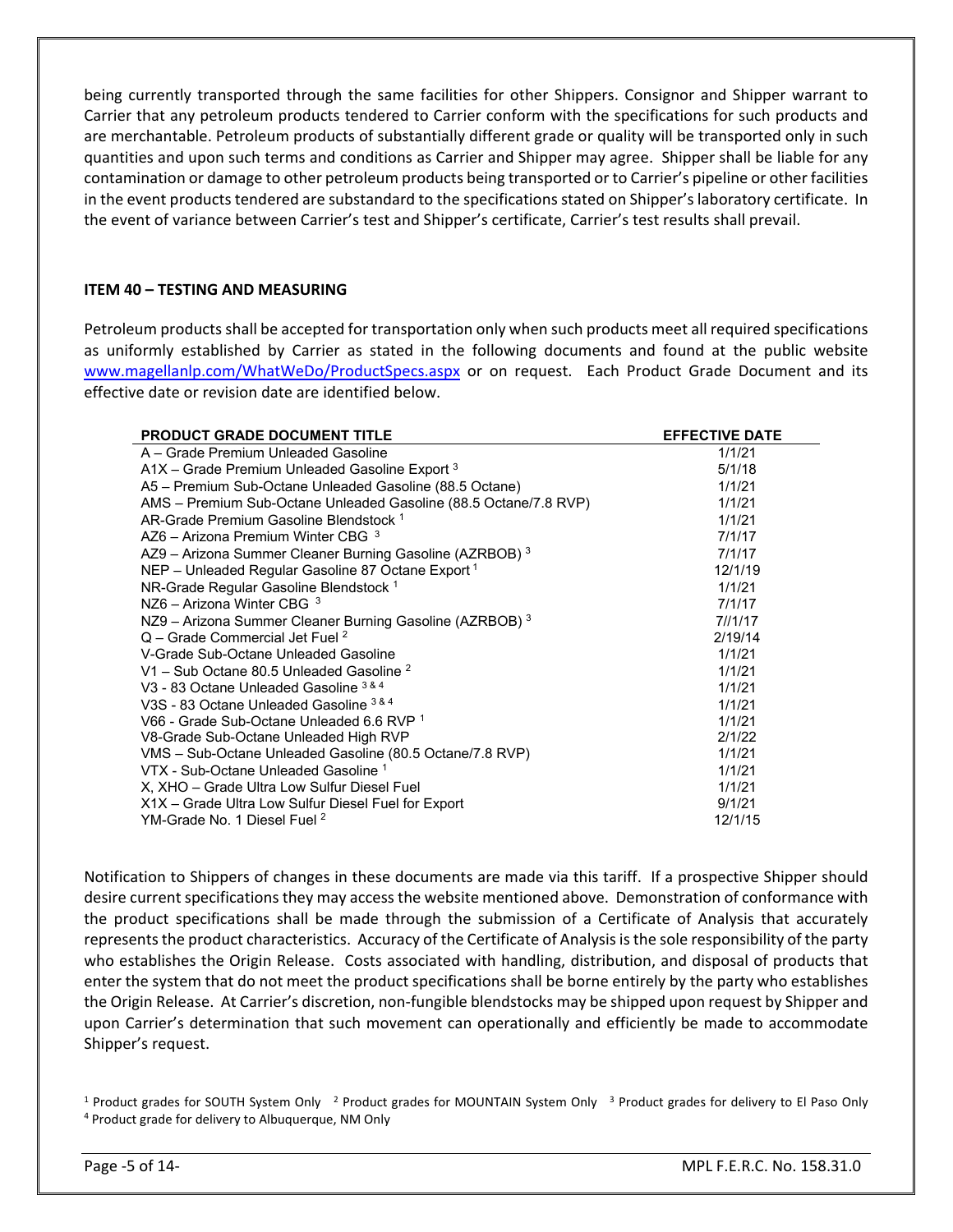#### **ITEM NO. 43 – RFG COMPLIANCE**

By submitting to Carrier a tender of petroleum products for transportation, Shipper certifies to Carrier that, as to any petroleum products which are required to be reformulated gasoline pursuant to 40 C.F.R. Part 80, Subpart D ("RFG Regulations"), the Shipper has a Quality Assurance Program ("QAP") for reformulated gasoline that has been properly designed and implemented pursuant to 40 C.F.R. 80.79(c). In cases in which the Shipper uses one or more connecting carriers prior to transfer of custody to Carrier, the Shipper certifies that its QAP includes appropriate measures to ensure that the product handled by the connecting carriers remains in full compliance with the RFG regulations. Upon Carrier's request, Shipper shall promptly provide Carrier with all pertinent documentation constituting and describing Shipper's QAP, including all pertinent sampling and testing results. Shipper shall cooperate fully with Carrier, with respect to providing documentation and otherwise, in instances in which Carrier seeks to rebut a presumption of liability under the Reformulated Gasoline Regulations. Shipper shall notify Carrier immediately upon learning that petroleum products Shipper has tendered for transportation are not in compliance with the RFG Regulations. Carrier shall be free to refuse tender for transportation any petroleum products which Carrier has reason to believe are not in compliance with the RFG Regulations.

With respect to the transfer of custody from Shipper to Carrier, Shipper acknowledges that it retains full responsibility for compliance with all of the product transfer document requirements specified at 40 C.F.R. 80.77 and 80.106. Given that Carrier is the only party in a position to verify the precise volume of product actually shipped, Carrier agrees to generate a document that provides the volume of gasoline which is being transferred to Carrier's custody. Carrier agrees to provide a copy of this document to Shipper. Carrier's agreement to generate a volume document in no way renders Carrier responsible for the generation of the required product transfer document.

#### **ITEM 45 – NOMINATIONS & SCHEDULING OF SHIPMENTS**

**SECTION A.** Carrier is under no obligation to accept Petroleum Products for transportation in any month unless Shipper submits a nomination on or before the fifteenth  $(15<sup>th</sup>)$  day of the calendar month preceding the desired shipment date. If the fifteenth  $(15<sup>th</sup>)$  day of the month falls on a weekend or holiday, nominations are due on the last workday before the fifteenth (15<sup>th</sup>). The nomination may be e-mailed, faxed or submitted via Carrier's ATLAS system. A nomination must specify, for each shipment, the quantity, Destination and Shipper.

**SECTION B.** Petroleum Products shall be accepted for transportation at such time as Petroleum Products of the same specifications are currently being transported from point of Origin to a Destination or Destinations in accordance with schedules of shipments and consignments to be issued from time to time to each Consignor by the Carrier. Such schedules may be modified from time to time in the manner and to the extent reasonably desirable to facilitate the efficient and economical use and operation of the Carrier's facilities and to reasonably accommodate Consignor's needs for transportation. Shippers may elect to utilize Carrier's "ATLAS" system to schedule shipments. Origin Releases and Shipment Requests should be completed fourteen (14) days before the scheduled entry date of product into Carrier's facilities. If an Origin Release or Shipment Request is not timely submitted, Carrier will handle in a manner to facilitate the efficient, economic use and operation of the Carrier's facilities and to reasonably accommodate Consignor's needs for transportation of product. MPL will provide a pump date for a completed nomination a minimum of seven (7) days prior to the release date.

#### **ITEM 50 – PRORATION OF PIPELINE CAPACITY**

When the total volume of the various commodities offered for shipment on Carrier's facilities, in accordance with the procedures for scheduling of shipments, is greater than can be transported within the period covered by such schedules, then commodities offered by each Shipper, including any new Shipper, for transportation will be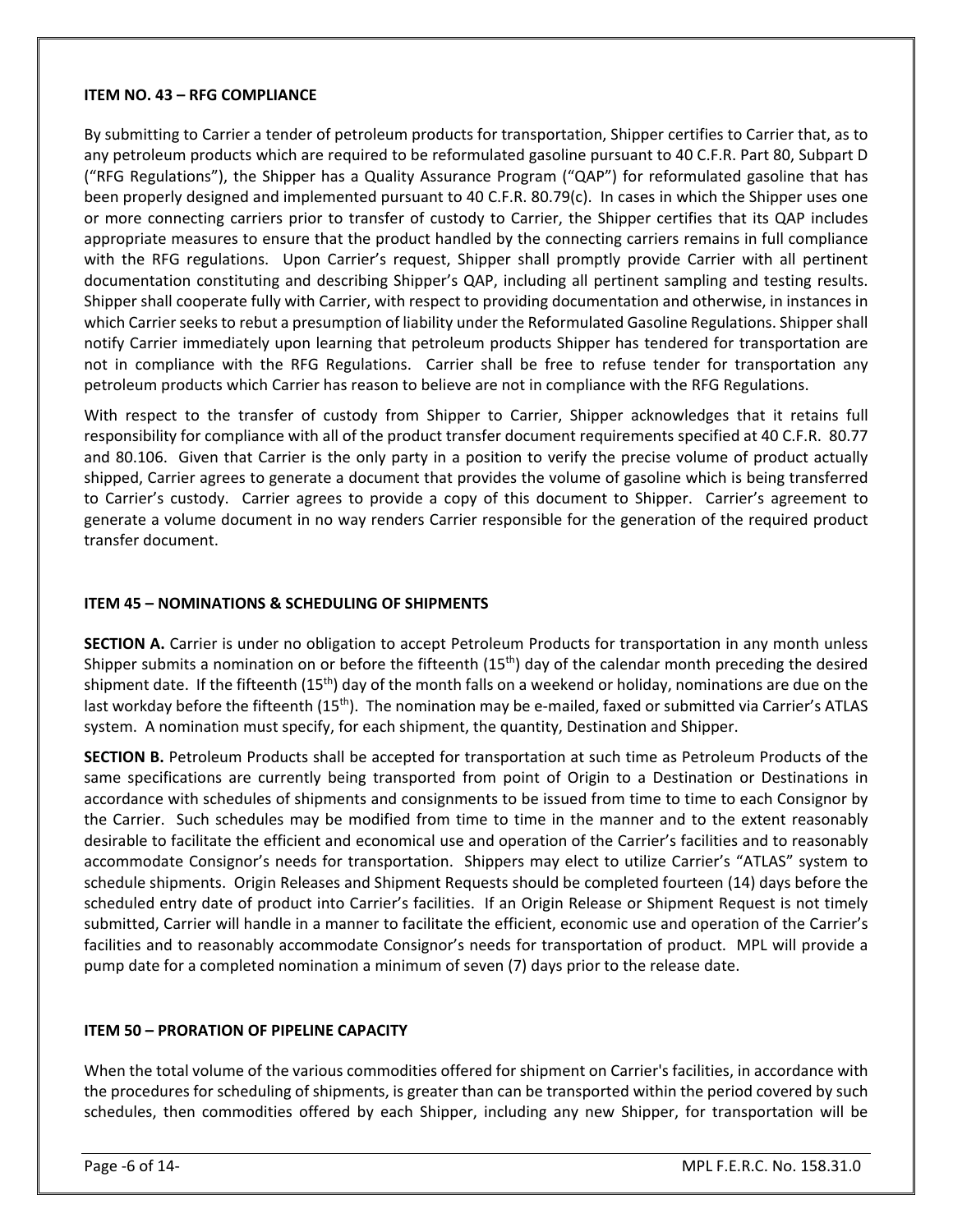transported in such quantities and at such times, to the limit of Carrier's normal operating capacity, so as to avoid unjust discrimination or undue preference among Shippers and to fulfill requirements of governmental agencies.

System-wide pipeline operating capacity, as determined by Carrier will be allocated, based on Inventory Owner's historical loadings at Carrier's facilities and deliveries to offline facilities.

New Shippers [i.e., Shippers without a loading history over the preceding twelve (12) months], in aggregate, shall be allocated capacity up to a maximum of 5% of the pipeline capacity. All subsequent allocations of capacity shall be based on the history developed by the Shipper.

Exception to this Item is referenced in MPL's F.E.R.C. No. **[W]** 163.15.0 163.14.0, supplements thereto and reissues thereof.

#### **ITEM 60 – ACCEPTANCE FREE FROM LIENS AND CHARGES**

The Carrier shall have the right to reject any Petroleum Products when tendered for shipment which may be involved in litigation, the title of which may be in dispute, or which may be encumbered by lien or charge of any kind. Further, Carrier will require Shipper's proof of perfect and unencumbered title or a satisfactory indemnity bond.

#### **ITEM 65 – CORROSION INHIBITORS**

Consignor may be required to inject oil-soluble corrosion inhibitor, approved by Carrier, in the Petroleum Products to be transported.

#### **ITEM 70 – FACILITIES REQUIRED AT ORIGIN AND DESTINATION**

**SECTION A.** The Carrier will not provide storage or other tankage facilities at points of Origin and/or at Destinations. Petroleum Products will be accepted for transportation only when Consignor has provided equipment and facilities satisfactory to the Carrier, including but not limited to the facilities necessary to meet Carrier's mainline pumping rate at the origin, and when Consignor or Consignee has ascertained from the Carrier or has furnished evidence satisfactory to the Carrier that there are adequate facilities at Destination, which are available for receipt of the shipment as it arrives without delay.

**SECTION B.** In the event Consignor or Consignee fails to provide adequate facilities at the Destination for receipt as provided in Section A hereof, Carrier shall have the right, on 24 hours notice, to divert or reconsign, subject to the rates, rules and regulations applicable from point of Origin to actual final Destination, or make whatever arrangements for disposition as are deemed appropriate to clear the Carrier's facilities, including the right of private sale for the best price reasonably obtainable. The Carrier may be a purchaser at such sale. Out of the proceeds of said sale, the Carrier shall pay itself all transportation and other applicable lawful charges and necessary expenses of the sale and the expense of caring for and maintaining the Petroleum Products until disposed of and the balance shall be held for whomsoever may be lawfully entitled thereto.

#### **ITEM 75 – PAYMENT OF TRANSPORTATION AND OTHER CHARGES**

The transportation and all other applicable lawful charges, except demurrage charges, accruing on Petroleum Products accepted for transportation shall be paid before release of Petroleum Products from the custody of Carrier. If required by Carrier, Shipper shall either prepay all such charges or furnish guaranty of payment satisfactory to Carrier. Petroleum Products accepted for transportation shall be subject to a carrier's lien, as provided by Article 7 of 12A Okla. Stat. (as such article may be amended from time to time), for all applicable, lawful charges.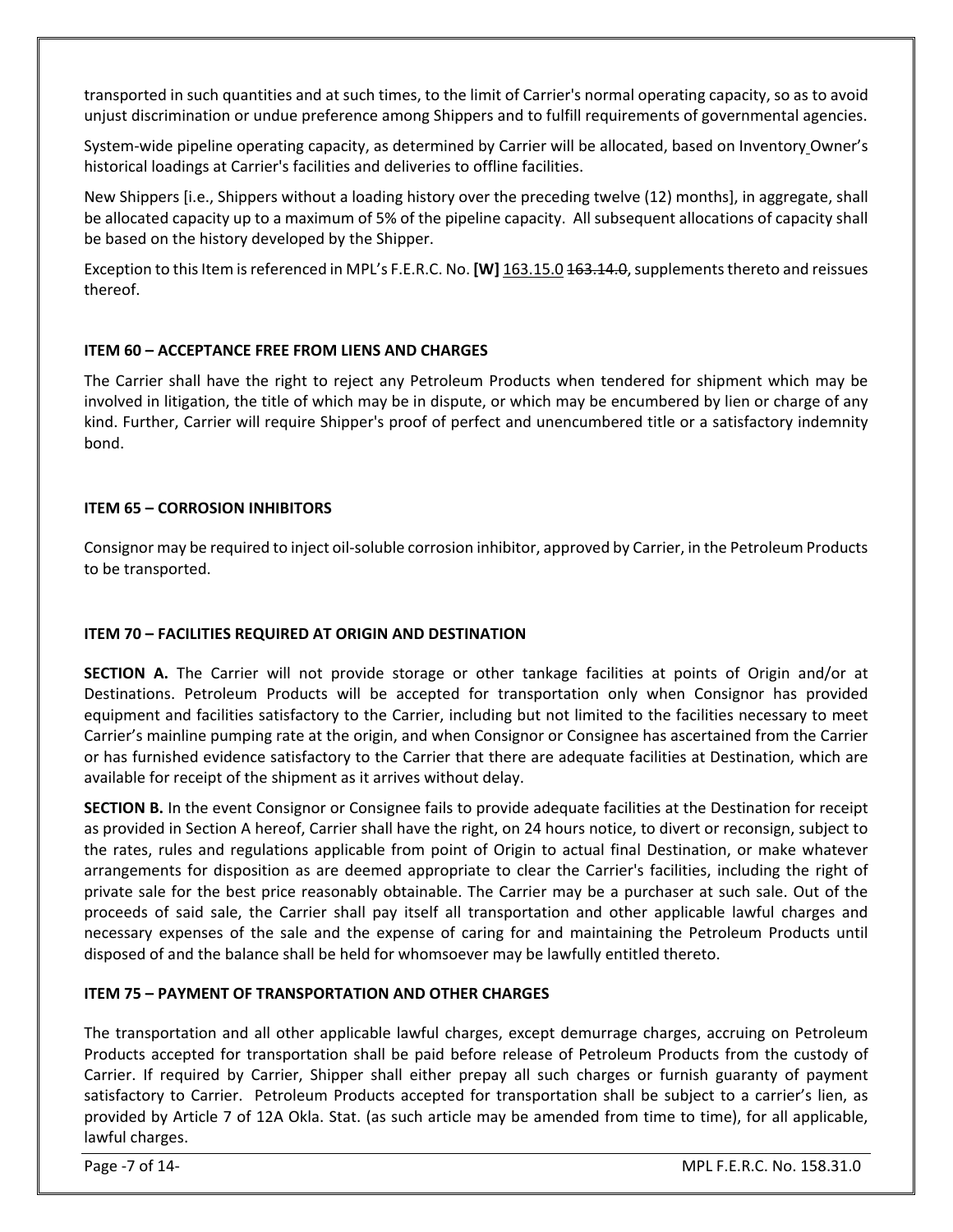If such charges are not paid by the due date stated on the invoice, the balance due on the entire past due balance (including principal and accumulated but unpaid finance charges) shall bear interest from that due date until paid in full at the rate equal to the lesser of one hundred twenty-five percent (125%) of the prime rate of interest charged by Citibank N.A., New York, New York as of the due date or the maximum finance charge rate allowed by law.

In addition to all other liens, statutory or otherwise, to which Carrier is entitled and unless the following grant is expressly prohibited by the terms of one or more security agreements or credit agreements creating prior, perfected security interests in the hereinafter-defined Collateral, Shipper hereby grants to Carrier a first priority, continuous and continuing security interest in all of the following, whether now or hereafter existing or acquired, as collateral for the prompt and complete payment and performance of Shipper's Obligations (as defined below): (a) All Petroleum Products accepted by Carrier for transportation, terminaling, storage, or otherwise; (b) all other property of Shipper now in the possession of and at any time and from time to time hereafter delivered to Carrier or its agents; (c) all of Shipper's pre-payments, deposits, balances, and credits with, and any of its claims against, Carrier, at any time existing; and (d) all products and proceeds of any of the foregoing property in any form. The property described or referred to in subsections (a) through (c) above is collectively referred to as the "Collateral." This grant secures the following (collectively the "Obligations"): (a) all antecedent, current and future transportation, storage, terminaling, special, ancillary and other lawful charges arising under or related to this tariff or the contracts entered into in connection with this tariff; (b) the repayment of any amounts that Carrier may advance or spend for the maintenance, storage or preservation of the Collateral; (c) all amounts owed under any modifications, renewals or extensions of any of the foregoing obligations; and (d) all other amounts now or in the future owed by Shipper to Carrier, whether or not of the same kind or class as the other obligations owed by Shipper to Carrier. Shipper authorizes Carrier to file such financing statements or other documents necessary to perfect and maintain the security interest herein granted.

Upon a default by the Shipper under this tariff or the contracts entered into in connection with this tariff, Carrier may, without further notice, setoff (including by set off, offset, recoupment, combination of accounts, deduction, retention, counterclaim, or withholding across or within each or all of such tariff and contracts, collectively "Setoff") (a) any amounts owed by Carrier to the Shipper under any other agreements, instruments or undertakings between the Shipper and Carrier against (b) any amounts owed by the Shipper to Carrier under any other agreements, instruments or undertakings between the Shipper and Carrier. Carrier shall give the Shipper notice of any Setoff pursuant to this paragraph, as soon as practicable thereafter, provided that failure to give such notice shall not affect the validity of the Setoff.

This item shall be construed in accordance with and governed by the laws of the State of Oklahoma (including without limitation the Uniform Commercial Code, 12A Okla. Stat. § 1-101 et seq., as it may be amended from time to time), without regard to any choice of law rules which may direct the application of the laws of any other jurisdiction.

#### **ITEM 80 – TAX REGISTRATION**

Consignors and Consignees shall be required to provide proof of registration with or tax exemption from the appropriate Federal and/or State tax authorities related to the collection and payment of fuels excise tax or other similar taxes, levies, or assessments. Failure of the Consignor and Consignee to do so shall not relieve the Consignor or Consignee from the obligation to pay any such tax, levy, or assessment. Any tax, levy, assessment, or other charge imposed by such authority against Carrier as the result of such failure shall be collected by Carrier under the provisions of Item 75.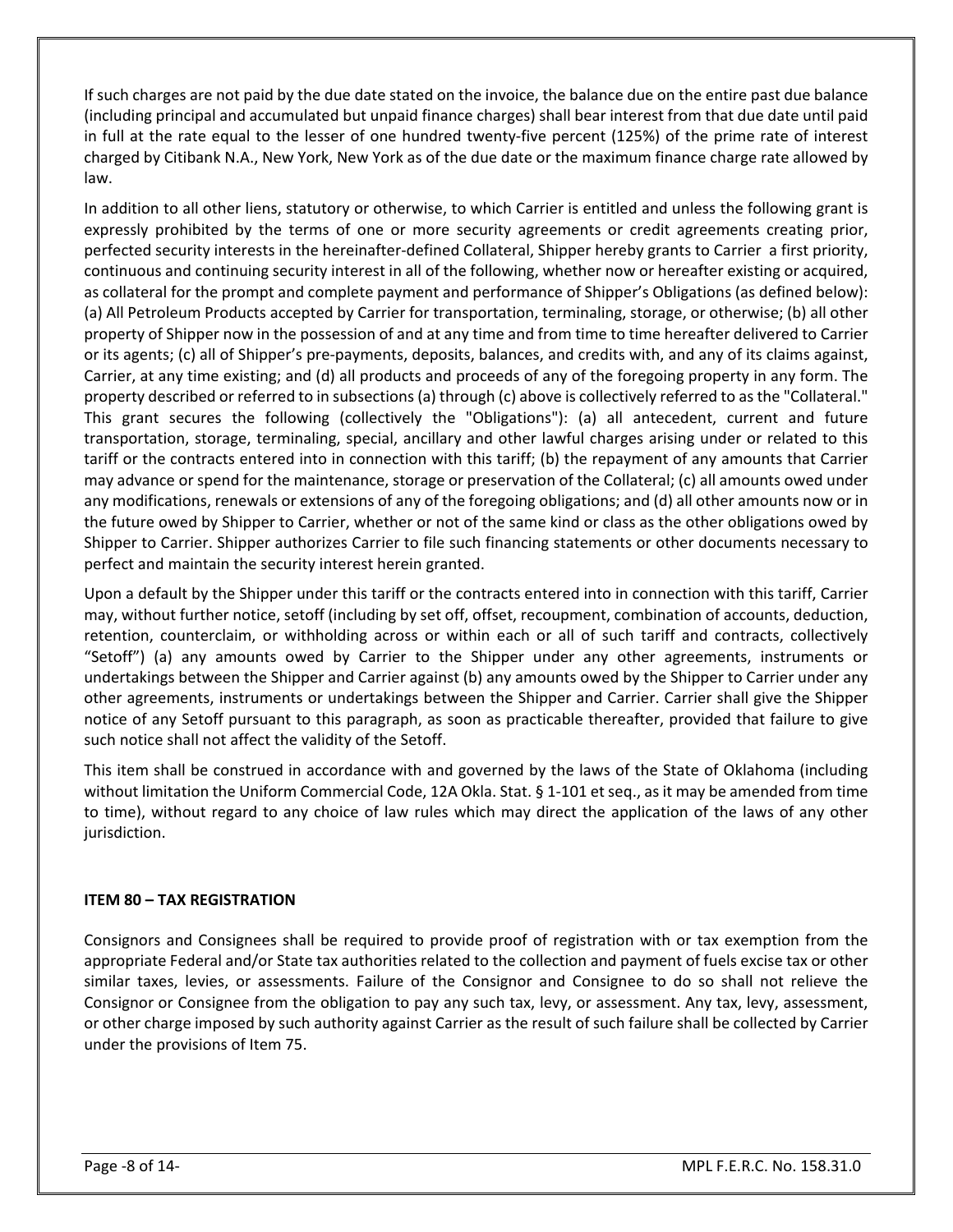#### **ITEM 85 – WITHDRAWALS FROM CARRIER'S SYSTEM**

If a Consignor ships and consigns to Destinations where the Carrier provides terminal facilities in accordance with the schedules of shipments furnished by the Carrier, Carrier may permit the Consignee to withdraw such consignments from Carrier's terminal beginning at any time after the shipment has sustained its associated Transit Time from the shipment's Origin to Destination. The Inventory Owner must maintain a minimum inventory balance, herein referred to as a Minimum Allocation. An Inventory Owner's Minimum Allocation is calculated by applying the Inventory Owner's percentage of overall demand from all system delivery points for a specific Petroleum Product against Carrier's system minimum inventory requirement as established by Carrier for such Petroleum Product. In no event will the calculation of an individual Inventory Owner's Minimum Allocation be less than the minimum inventory levels for each Petroleum Product established by the Carrier for all Inventory Owners which are actively utilizing the system delivery points. Consignments in Carrier's system which fulfill an Inventory Owner's Minimum Allocation will be charged an initial transportation rate of **[I]** 177.71 163.47 cents per barrel. An Inventory Owner's Minimum Allocation requirement will be updated on the first (1st) day of every month based on the immediately preceding thirty (30) day period during which Petroleum Product withdrawal privileges were in effect. Inventory Owners have until midnight of the seventh (7th) calendar day of every month to satisfy their Minimum Allocation obligation.

New Inventory Owners will be required to submit a loading forecast, which will be used to calculate an initial Minimum Allocation for each Petroleum Product. A new Inventory Owner's withdrawals will be monitored during the first (1st) month and the associated Minimum Allocation may be adjusted by the Carrier, if necessary.

An Inventory Owner with an inventory balance less than its Minimum Allocation will be deemed inactive for a period of six (6) consecutive, full calendar months thereafter (the "Inactive Period") and will not without Carrier's express approval, be allowed to withdraw Petroleum Product from Carrier's terminal facilities during the inactive Period or afterward until the first (1st) day of the month following the month during which the Inventory Owner has provided sufficient inventory to meet its Minimum Allocation which was in effect immediately prior to the suspension of its withdrawal privileges. If an Inventory Owner thereafter fails or refuses to ship in accordance with the schedule of shipments furnished by the Carrier or fails to maintain its Minimum Allocation, Carrier may suspend, until further notice, withdrawal privileges of any such Inventory Owner.

Subject to Items 75 and 185, Minimum Allocation may be withdrawn from the system coincidental with the monthly adjustment to all Inventory Owners' Minimum Allocations after the seventh (7th) calendar day of the month following the month in which Carrier receives written notification of Inventory Owner's intent to discontinue shipments under this Item.

Inventory Owners shall be permitted to withdraw Petroleum Products at Carrier's terminals only upon acquiring a loading agreement for said terminal and if positive inventory is maintained at that location, regardless of the Inventory Owner's system-wide status. If an Inventory Owner's balance at a location reaches zero, rack deliveries can be suspended until the Inventory Owner replenishes its product inventory at the location.

#### **ITEM 90 – PIPEAGE CONTRACTS REQUIRED**

Separate pipeage contracts in accordance with this tariff and these regulations covering further details may be required of a Shipper before any duty to transport shall arise.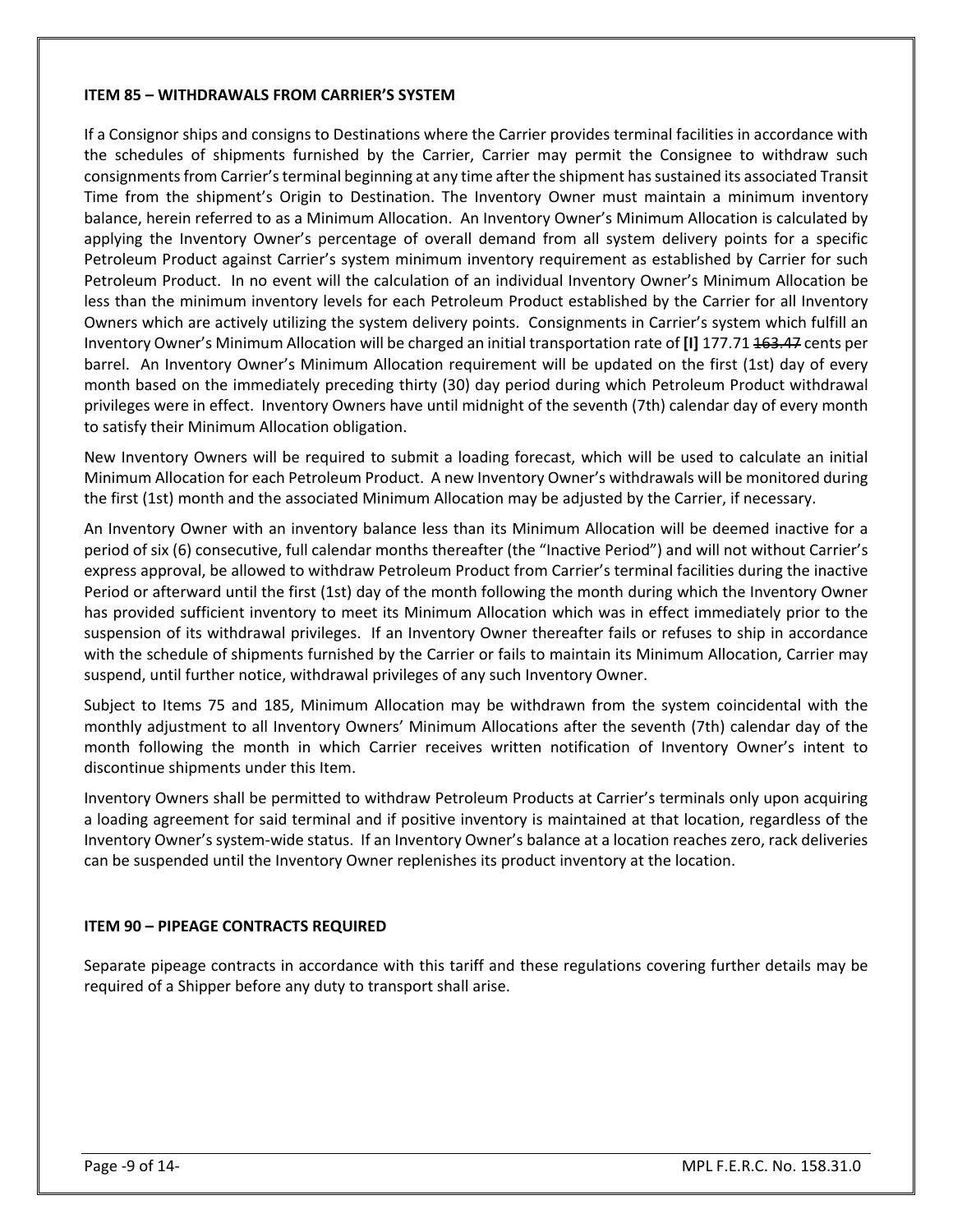## **TRANSPORTATION SERVICES AND RELATED REQUIREMENTS**

#### **ITEM 95 – MINUMUM SHIPMENT**

**SECTION A.** A shipment of 25,000 Barrels or more of Petroleum Products, of the same required specifications only, shall be accepted for transportation at one point of Origin from one Consignor. Exception to this Item is referenced in MPL's F.E.R.C. No. **[W]** 189.7.0 189.5.0, supplements thereto and reissues thereof.

**SECTION B.** A shipment of not less than 5,000 Barrels of Petroleum Products, of the same specifications only, shall be accepted for transportation at one point of Origin from one Consignor subject to delay until Carrier has accumulated at receiving point the minimum shipment described in Section A of the same specifications from the same or other Consignors.

Exception to this Item is referenced in Item 320 of MPL's F.E.R.C. No. **[W]** 161.51.0 161.49.1, supplements thereto and reissues thereof.

#### **ITEM 100 – MINIMUM CONSIGNMENT**

**SECTION A.** A consignment of Petroleum Products of the same specifications may be made as provided in Section B herein to one Consignee at any Destination on the MPL system or any point directly intermediate thereto, or to any Destination on other pipelines named in tariffs issued by or concurred in by MPL which are lawfully on file with the F.E.R.C. or State Commissions, subject to the rates, rules and regulations applicable from point of Origin to final Destination.

**SECTION B.** A consignment of Petroleum Products of the same specifications may be made as follows:

- 1. Except as otherwise provided, a minimum of 10,000 Barrels of the same product must be consigned to a Destination.
- 2. Any quantity of barrelage may be consigned to a Destination provided that the Carrier can consolidate such consignment with other barrelage so that the total barrelage is 10,000 or more Barrels of the same specifications consigned to the same Destination by the same or other Consignors.

#### **ITEM 115 – RECONSIGNMENT**

If no out-of-line or backhaul movement is required and if the current scheduled operations will permit, Consignor may reconsign, without charge, any shipment that is in Carrier's possession to Destinations, or any point directly intermediate thereto, or to Destinations on other pipelines named in tariffs issued by or concurred in by Carriers party to this tariff, lawfully on file with the F.E.R.C. and/or State Commissions, subject to the rates, rules and regulations applicable from point of Origin to actual final Destination.

Additional Transit Time is applied on reconsignments.

Backhaul reconsignments are not allowed. A reconsignment is considered a backhaul when the Transit Time from the Origin of the inventory to the new location is less than the Transit Time from the Origin to the original location.

Reconsignment shall not prevent or change the running of time used in computing the demurrage charge, except that no demurrage charge shall accrue thereon from midnight of the day such consignment is removed from the tankage for transportation to the Destination to which reconsigned.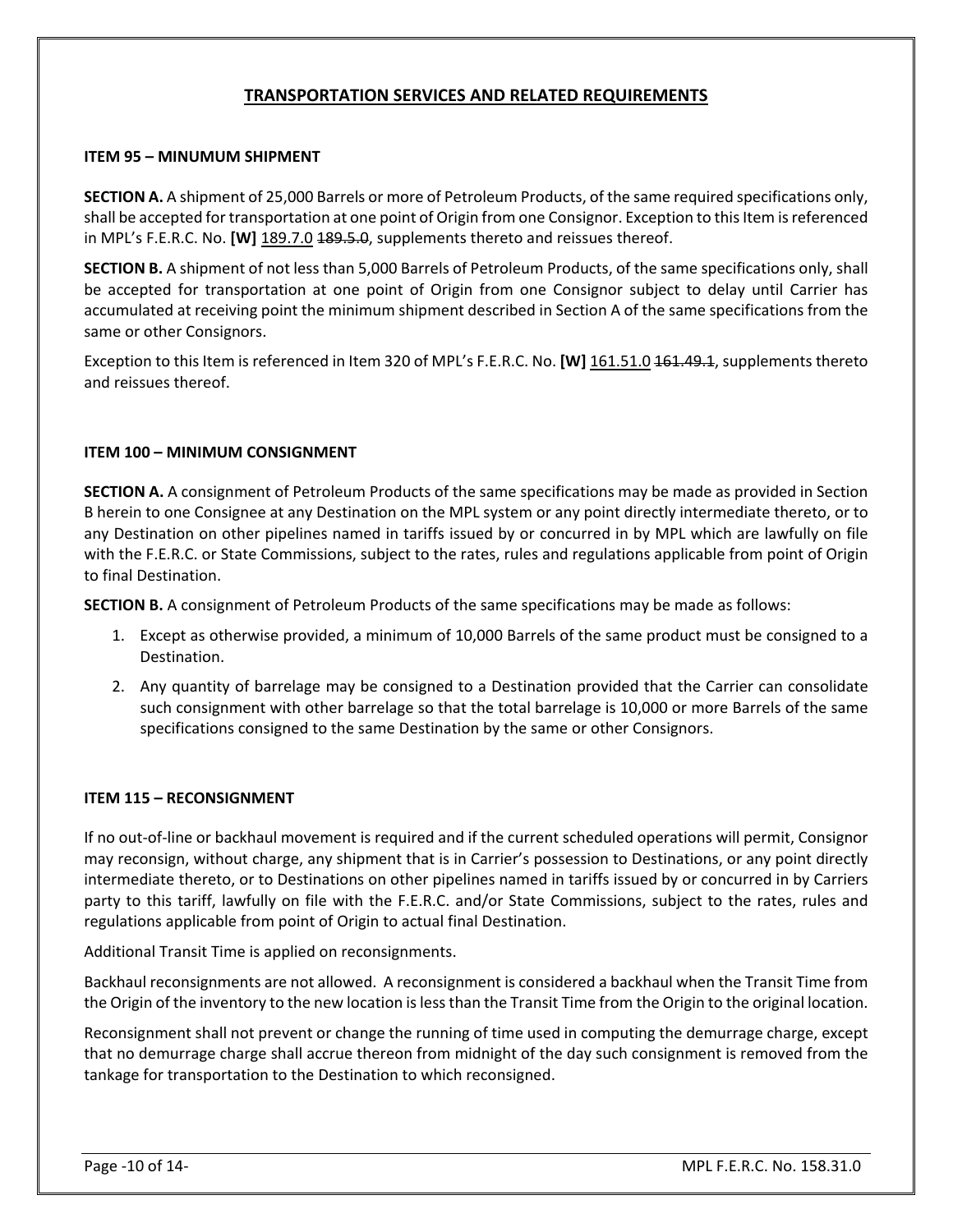#### **ITEM 120 – APPLICATION OF RATES FROM OR TO INTERMEDIATE POINTS**

Shipments of Petroleum Products accepted for transportation from any Origin or to any Destination not named in any tariff making reference hereto, which Origin or Destination is directly intermediate to any Origin or Destination from or to which a rate applying though such unnamed point is published, the Carrier will apply, from or to such unnamed intermediate point, the rate published from or to the next more distant point specified in the tariff.

#### **ITEM 125 – IDENTITY OF SHIPMENT**

Because it is impracticable to maintain the identity of each shipment or consignment of Petroleum Products, substitution of barrelage, but not substitution of one kind of petroleum product for another by Carrier, shall be permitted.

#### **ITEM 135 – DELIVERY TO DESTINATION**

Upon arrival at Destination, Petroleum Products shall be delivered into terminal or other facilities provided by the Consignor or Consignee, or into terminal facilities furnished by the Carrier where Carrier furnishes terminal facilities, pending receipt by Carrier from Consignor or Consignee of instructions relative to the further transportation thereof.

#### **ITEM 145 – DEMURRAGE CHARGES**

In order to provide space for delivery of succeeding shipments in Carrier's tankage or to otherwise prevent or relieve congestion at Destinations where Carrier provides tankage, Carrier may give notice to Consignors or Consignees to remove Petroleum Products from such terminal facilities. Petroleum Products specified in the notice which are not removed at the close of a five (5) day period, beginning the day after such notice is sent by the Carrier, shall be subject to a demurrage charge of **[U] five cents (5¢)** per Barrel per day until removed. Demurrage charges shall be payable upon presentation of an invoice by the Carrier.

### **SPECIAL AND ANCILLARY SERVICES AND RELATED REQUIREMENTS**

#### **ITEM 160 – HIGH RVP UNLEADED GASOLINE**

# **High RVP Unleaded Gasoline Shipments (SEPTEMBER 16 THROUGH APRIL 30)**

From September 16 through April 30, MPL will transport unleaded gasoline having a Reid Vapor Pressure (RVP) which exceeds Carrier's normal Reid Vapor Pressure specifications, but which does not exceed ASTM D4814 Volatility Classifications at the time of shipment for **[I]** 21.38 19.67 cents per barrel in addition to the published transportation rate.

Shipments will be scheduled only when MPL has determined that the volume, specifications and routing of the various shipments will not impair its ability to comply with all Federal, State and Local regulations regarding the Reid Vapor Pressure of deliveries from Carrier's Facilities. Scheduling of high RVP shipments will be performed in a manner so as to avoid unjust discrimination or undue preference among Shippers.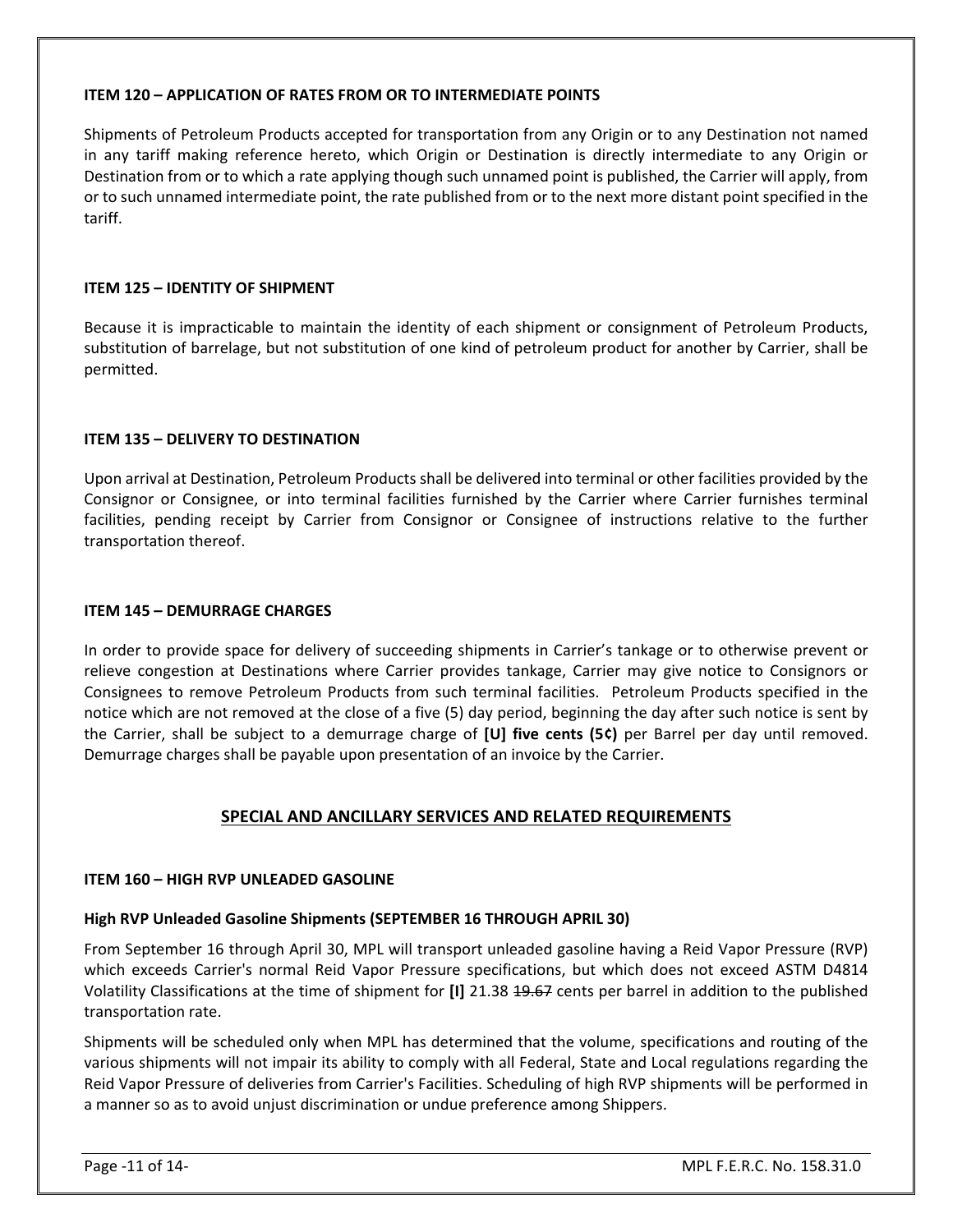#### **High RVP Unleaded Gasoline Withdrawal (MAY 1 THROUGH SEPTEMBER 15)**

Shippers must withdraw all high RVP gasoline (gasoline whose RVP is above the May 1 MPL delivery specifications found at [www.magellanlp.com/WhatWeDo/ProductSpecs.aspx](http://www.magellanlp.com/WhatWeDo/ProductSpecs.asp)) from Carrier's inventory prior to May 1. All inventory transactions will be recorded on a First-In First-Out (FIFO) basis. Shippers with high RVP inventory in Carrier's system beyond May 1 can be charged **[I]** 144.55 132.97 per barrel per month. After May 1, Shippers will not be allowed to withdraw any high RVP gasoline inventories in Carrier's system until September 15.

#### **ITEM 170 – CHARGES FOR SPILL COMPENSATION ACTS AND REGULATIONS**

In addition to the transportation charges and all other charges accruing on Petroleum Products accepted for transportation, a per Barrel charge will be assessed and collected in the amount of any tax, fee, or other charge levied against the Carrier in connection with such Petroleum Products pursuant to any Federal, State, or Local act or regulation which levies a tax, fee, or other charge on the receipt, delivery, transfer, or transportation of such Petroleum Products within their jurisdiction for the purpose of creating a fund for the prevention, containment, clean up, and/or removal of spills and/or reimbursement of persons sustaining such costs or losses therefrom.

#### **ITEM 175 – COMMUNICATION FACILITIES**

Shippers may use the Message Facility of Carrier's "**ATLAS**" system to conduct pipeline business only. All messages are subject to audit. Use of the Carrier's "**ATLAS**" system for any purpose, other than to conduct pipeline business will cause Shipper's privilege of use to be suspended for twelve (12) months. Carrier will not be liable for nondelivery of messages or for errors or delays in transmission or interruption of such service.

### **LIABILITY AND CLAIM SETTLEMENT**

#### **ITEM 180 – DUTY OF CARRIER**

#### **Quantity**

The Carrier shall transport and deliver into terminal facilities at the applicable Destination(s), with reasonable diligence, a quantity of Petroleum Product equal in volume to the quantity of Petroleum Product accepted for transportation, less the appropriate tender deduction, transmix allocation and any other volume reduction provided or referenced in this tariff. In the event of non-delivery due to interface cuts or other operating losses in excess of the tender deduction, the Carrier shall have the right to satisfy any claim by product replacement or cash payment.

#### **Quality**

Carrier shall have no duty to deliver Petroleum Product other than in conformance with state and federal governmental requirements for such Petroleum Product that apply to deliveries at the applicable Destination, except as otherwise noted in the specifications that apply to deliveries at such Destination as established by Carrier and set forth at the public website www.magellanlp.com/WhatWeDo/ProductSpecs.aspx.

#### **ITEM 185 – LIABILITY OF CARRIER**

The Carrier shall not be liable for any delay in transportation or terminaling services or loss of Petroleum Products caused by acts of God; storm, flood, extreme weather, fire, explosion; war, invasion, hostilities, rebellion, terrorism, insurrections, riots; strikes, picketing or other labor stoppages, whether of Carrier's employees or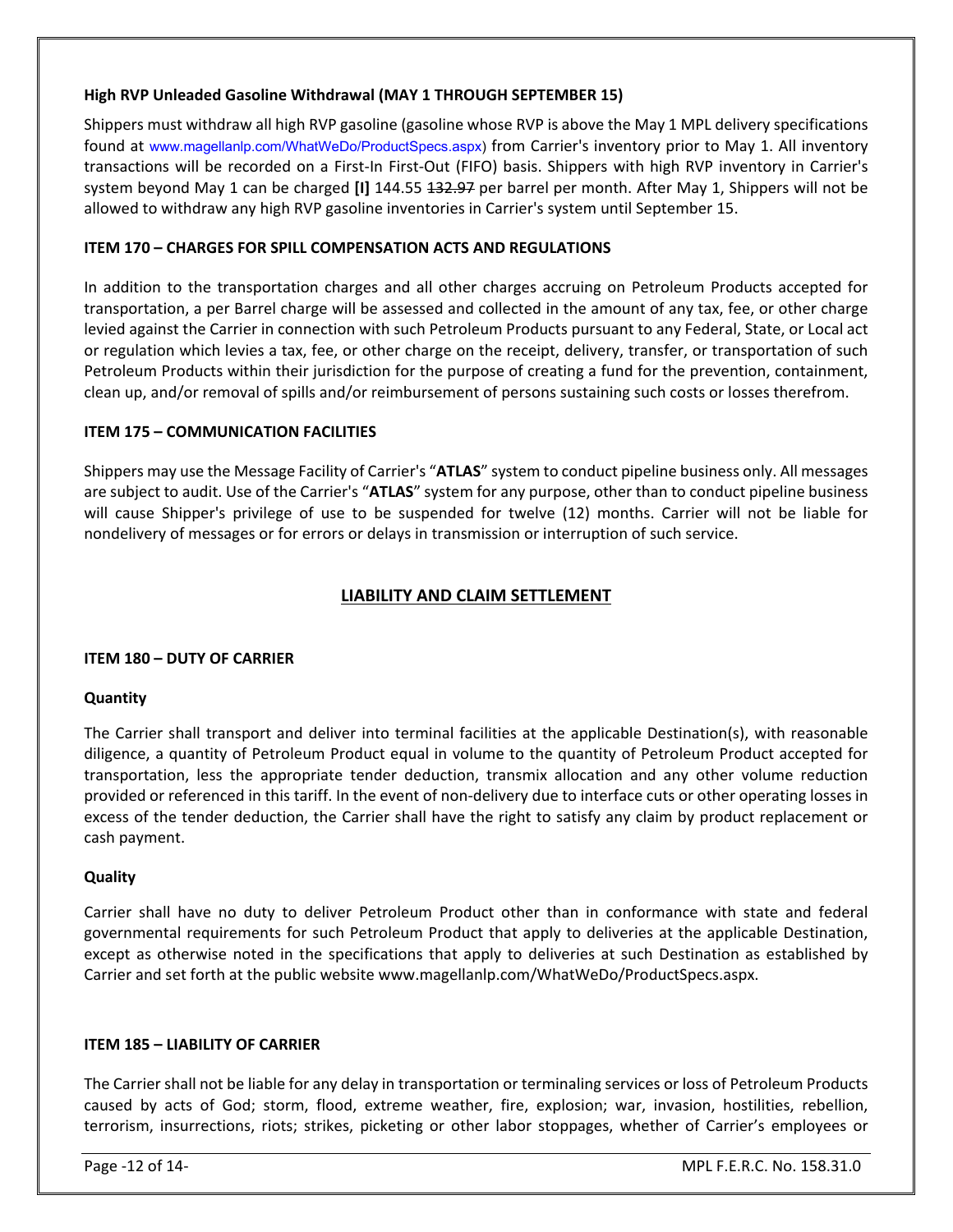otherwise; electrical or electronic failure or malfunction; communications failure or malfunction; computer hardware and/or software failure, malfunction; breakage or accident to machinery or equipment; proration; temporary restraining orders, injunctions or compliance orders issued by courts or governmental agencies; seizure or destruction under quarantine or customs regulations, or confiscation by order of any government or public authority, or risks of contraband or illegal transportation or trade; or any cause not due to fault or negligence of Carrier. In the event of such loss, each owner shall bear the loss in the same proportion as its share of the total quantity of the kind of product involved in the loss in the custody of the Carrier at the time of such loss. Each Shipper or Consignee shall be entitled to receive only so much of its share remaining after its due proportion of the loss is deducted. The Carrier shall compute the quantities of loss and shall prepare and submit a statement to the Shippers or Consignees showing the apportionment of the loss among the Shippers or Consignees involved.

Carrier will transport and deliver Petroleum Products with reasonable diligence and dispatch, but will not be liable for delays in transportation of Petroleum Products to a particular market.

The Carrier shall not be liable for discoloration, contamination or deterioration of Petroleum Products transported unless such discoloration, contamination or deterioration results from the negligence of the Carrier. In the event of such damage, each Shipper's or Consignee's share of the damaged Petroleum Product shall be in the same proportion as its share of the total quantity of shipments involved and each such Shipper or Consignee shall be allocated only its proportionate share of damaged Petroleum Product.

Inventory Owner shall protect, indemnify, defend and hold Carrier, its parent and affiliates harmless from and against all claims, losses, suits, liabilities, fines, penalties, damages and expenses (including reasonable attorneys' fees and expenses) of any kind or character arising from or related to (1) negligent or willful acts or omissions on the part of Inventory Owner, its employees, agents or contractors (including, but not limited to, any contractors transporting products(s) to or from any location on Carrier's system), or (2) liability arising from the chemical characteristics of product(s), except to the extent such liability arises from Carrier's negligence.

Product(s) in this Item refers to any individual product, as defined in this Tariff (in Item 20 – Petroleum Products Defined), or any combination thereof, whether achieved via in-line (automated) or splash (manual) blending.

In no event shall Carrier be liable to any Shipper or Inventory Owner for any losses, liabilities or damages, including special, punitive, exemplary, consequential, incidental or indirect losses or damages howsoever caused, (including but not limited to loss of revenue, loss of profits or present or future opportunities) whether or not foreseeable, and irrespective of the theory or cause of action upon which such damages might be based, except for such actual losses or damages sustained as a result of, and to the extent of, Carrier's negligence.

#### **ITEM 190 – CLAIMS: TIME FOR FILING**

Notice of any claim for loss, damage or liability for or in connection with Petroleum Products ("Claim", whether one or more) must be made in writing to the Carrier within nine (9) months after delivery of the Petroleum Products at the applicable Destination(s), or, in the case of a failure of Carrier to so deliver, then within nine (9) months after a reasonable time for delivery has elapsed. Failure to give such notice of any Claim shall be deemed to be a waiver and release of such Claim and of all rights to assert such Claim, and Carrier shall have no liability or obligation with respect thereto.

Suit against Carrier for any Claim must be instituted within two (2) years and one (1) day from the day when notice in writing is given by Carrier to the claimant that the Carrier has disallowed all or any part of such Claim. Any Claim for which suit has not been instituted in accordance with the foregoing provisions shall be deemed to have been waived, relinquished and released, and Carrier shall have no liability or obligation with respect thereto.